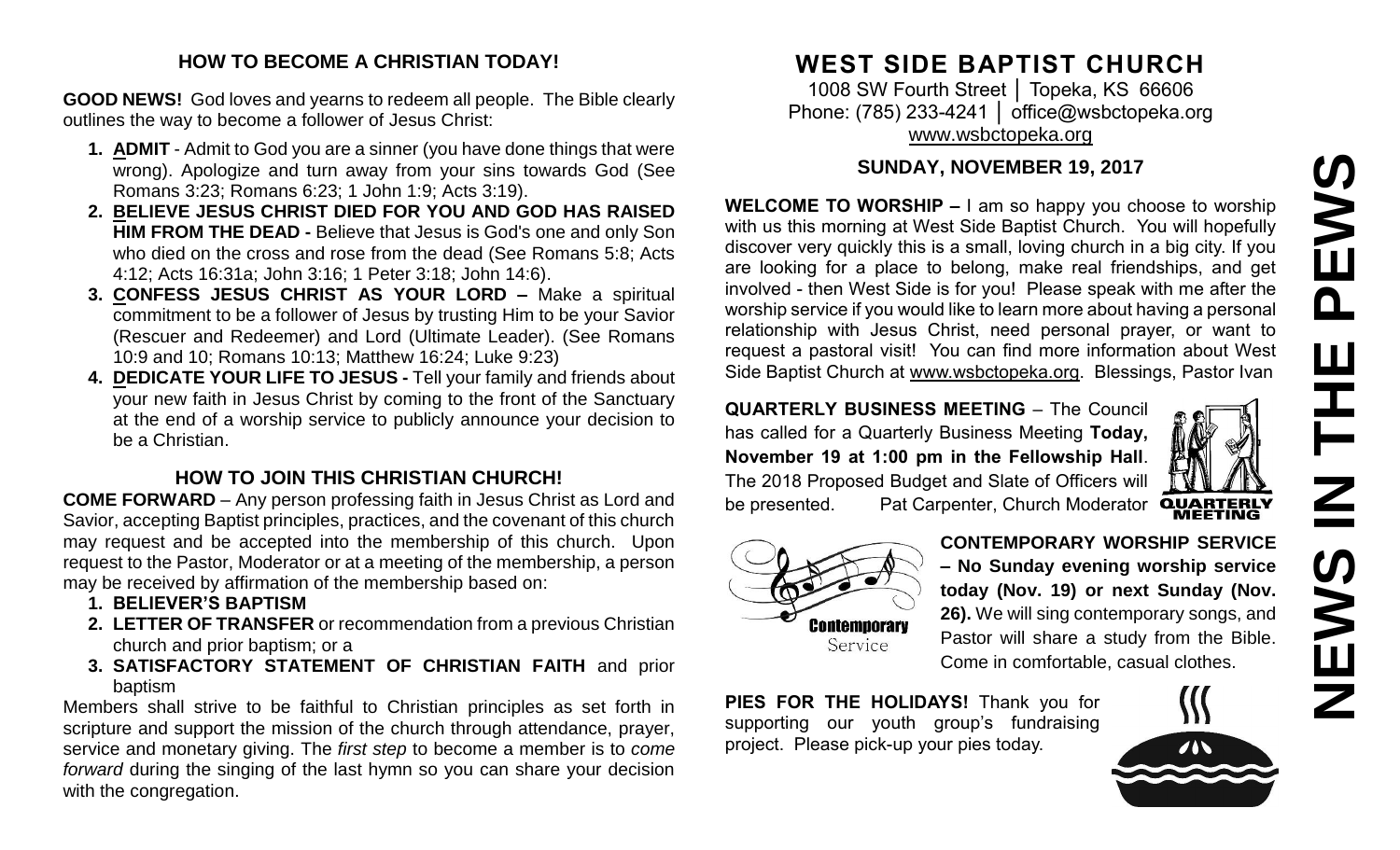**BABY CLOSET CHRISTMAS BAGS** - The colder weather has brought many families into the Baby Closet for warm clothing and diapers. We served 52 families with 95 children in October; this included 6 new families. We are again filling bags for Christmas for each family that comes in during December. We are asking for donations of **deodorant, toothpaste, tooth brushes, shampoo and body lotion**. There will be a box in the front of the sanctuary for these items. Thanks to all for opening your hearts at this special time of year. You all are wonderful! example and the Pat Carreno, Coordinator



**BREAKFAST ON SUNDAYS** – Register your attendance on the pew pads at the end of each pew. Sign-up if you plan to attend the free breakfasts on **NOW BEING SERVED** Sunday mornings in the Fellowship Hall starting at 8:30 am. All ages are welcome to eat for free.

**COLD WEATHER TREE -** Cornerstone and Meadows Elementary School need socks for children (all ages). Please help decorate our Thanksgiving Christmas Tree with new socks for our neighborhood children before Nov. 30.

**COOLERS –** Thank you for sharing your coolers (ice-chests) for the Thanksgiving turkey distribution. We gave away fifty-six turkeys on Wednesday, and passed our annual Harvesters Food Safety Inspection. The coolers were cleaned and ready to be returned to their owners on today in the Fellowship Hall. See Pastor for details.

**FRUIT & VEGETABLE FOOD PANTRY** – **Free fruits and vegetables on Wednesdays in the Fellowship Hall from 4:00 pm to 6:00 pm or while supplies last.** *ID REQUIRED*: *bring a piece of US Mail with your name and current address for identification.* Bring reusable shopping bag. All food is available at no cost. No early entry. Households living in the Topeka area (Zip



# **WEEKLY CALENDAR**

#### **SUNDAY, NOVEMBER 19**

| Partners in Prayer (S)<br>8:30 am                         |  |
|-----------------------------------------------------------|--|
| <b>Sunday School</b><br>$9:15$ am                         |  |
| Worship (S)<br>10:30 am                                   |  |
| <b>Stewardship Luncheon</b><br>12:00 pm                   |  |
| $1:00$ pm<br><b>Quarterly Business Meeting</b>            |  |
| $4:00~\mathrm{pm}$<br>No Contemporary Worship Service (S) |  |

#### **MONDAY, NOVEMBER 20**

|         | 9:00 - 11:00 am Baby Closet Ministry |
|---------|--------------------------------------|
| 6:00 pm | Capital City Men's Chorus (FH)       |

- **TUESDAY, NOVEMBER 21 PASTOR ON VACATION**
	- No Music Committee Meeting

## **WEDNESDAY, NOVEMBER 22 PASTOR ON VACATION**

No Bible Study (HH) No Fruit & Vegetable Food Pantry (FH) No Open Gym Time No Baby Closet Ministry No **WWW Kids Bible Club / Adult Study/** No Choir Rehearsal (S)

# **THURSDAY, NOVEMBER 23 THANKSGIVING DAY OFFICE CLOSED PASTOR ON VACATION FRIDAY, NOVEMBER 24 THANKSGIVING HOLIDAY OFFICE CLOSED PASTOR ON VACATION SATURDAY, NOVEMBER 25 PASTOR ON VACATION** NO Worship Team Practice (S)

Codes: 66601-66619) are eligible to participate. **PANTRY CLOSED: 1. Wednesday, November 22 (The day before Thanksgiving)**

- 
- **2. Wednesday, December 27 (The week of Christmas/New Year's)**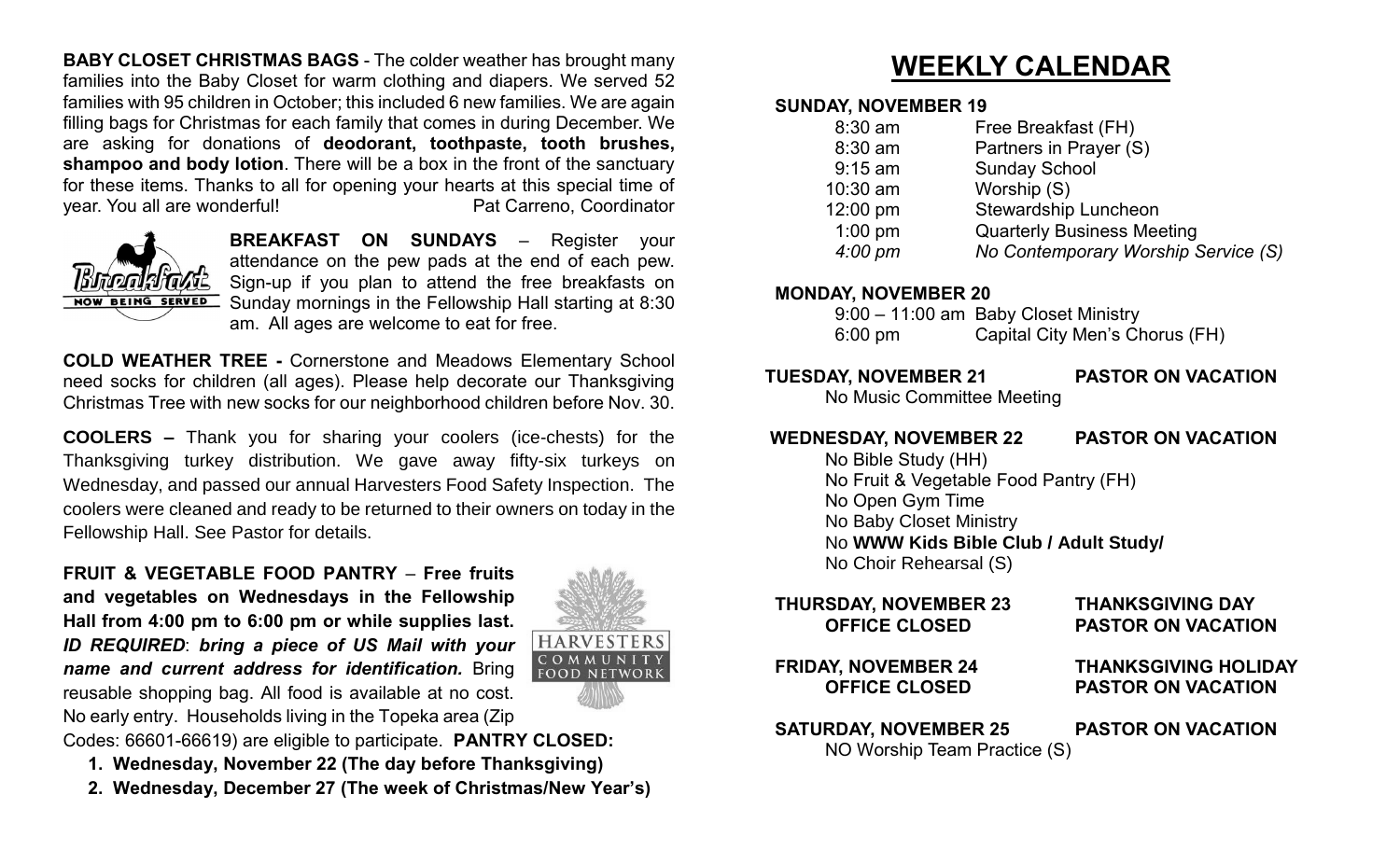# **IN OUR THOUGHTS AND PRAYERS**

Joe Abby – Healing for health concerns (Pat Abby's husband) Mark Arnold – Cancer, chemotherapy and bone marrow transplant Albert Carpenter – Healing for health issues (Harry and Pat's son) Bradley Carpenter – Healing for liver (Harry and Pat's grandson) Pat and Harry Carpenter – Healing for health issues Susan Carpenter – Healing (Harry and Pat's daughter in law) Esther Carrier – Healing for health concerns Laura Carrier – Healing for health concerns \*June Cunningham – Healing for health concerns \*Russ Hunter – Healing for health issues (Fran's husband) \*Alice Kieffer – Healing for health concerns Karen Kirby – Healing for health concerns **\*Reginald Kirby – Healing for health concerns (Stormont Vail)** Larry Kramer – nieces' husband Brian has cancer \*Etta Landis – Healing for health concerns (Legend at Capital Ridge) Ernie and Judy Longstaff - Healing for health concerns **Hilda Lundgren – Healing for health concerns (Brewster Place Rehab)** \*Madeleine Martinson – Healing for health concerns \*Mae Martin – Healing for health concerns Nancy May – Healing for health concerns Marie Merrifield – Healing for health concerns Rogene Moody – Healing for health concerns **Don Morris – Healing for health concerns**  Ken Paslay – Healing for health concerns Sonny Payne – Healing for health concerns (Clarence Payne's brother) \*Juanita Plankinton – Healing for health concerns \*Jeffery Runyan – Healing for health concerns \*Hazel Smith-Tindall – Healing for health concerns Keith Springer – Healing (Marianne Spano's brother) Lola Zab – Healing for health concerns (Marianne Spano's sister) US Military personnel and Veterans

*\*Homebound*

#### **HANGING OF THE GREENS** – Help decorate the Church for Advent / Christmas on *Sunday, November 26*. *at 11:45 am*.

**MOVIE NIGHT** – The Outreach and Evangelism Committee invites everyone to a Movie Night with popcorn on Saturday, December 9 at 6:30 pm. We will watch the 1946 classic, "It's A Wonderful Life," starting James Stewart as "George Bailey" and Henry Travers as an "Angel." No cost! Rating: PG.

**NOMINATING COMMITTEE -** The Nominating Committee is submitting this Slate of Nominees to be voted upon by the membership at the Business Meeting on Nov 19, 2017. Clarence Payne, Chair of Nominating Committee

- Church Clerk Fran Seymour-Hunter, 3 yr. term (2018-2020)
- Coordinator of Administration Harry Carpenter, 3 yr. term (2018-2020)
- Coordinator of Fellowship & Membership Lonna Hersh, 3 yr. term (2018- 2020)
- Nominating Committee Dick May, Jr., 2 yr. term (2018-2019)

**OFFICE CLOSED – The Church Office will be closed for the Thanksgiving holiday on Thursday and Friday, Nov. 23-24.** The Church Office will reopen on Tuesday, November 28 at 8:00 am.

**ORDER YOUR POINSETTIAS** – It's time to order poinsettias in memory of



your loved ones to help decorate the sanctuary for Christmas. You will notice the colors offered this year are slightly different. There are 3 colors (Orange Spice, Ruby Frost and Polly Pink) that are ONLY AVAILABLE in a 6½ inch pot. All other colors are available in any size. Please indicate the color you want in the size you prefer on the order sheet. Don't forget to include your name and those people you are remembering or honoring**. Please return** 

**your poinsettia order and payment by no later than Today.** You may put it in the offering plate, turn into to Lynda in the Church Office, or give to Janet Nyfeler. See Janet Nyfeler for more information.

**PASTOR'S CHRISTMAS COOKIE PARTY OPEN HOUSE** – You are invited to attend the **Christmas Cookie Party Open House on Saturday, December 2 from 1:00 to 4:00 pm at the Greuters (2211 SW 33rd St)**. No